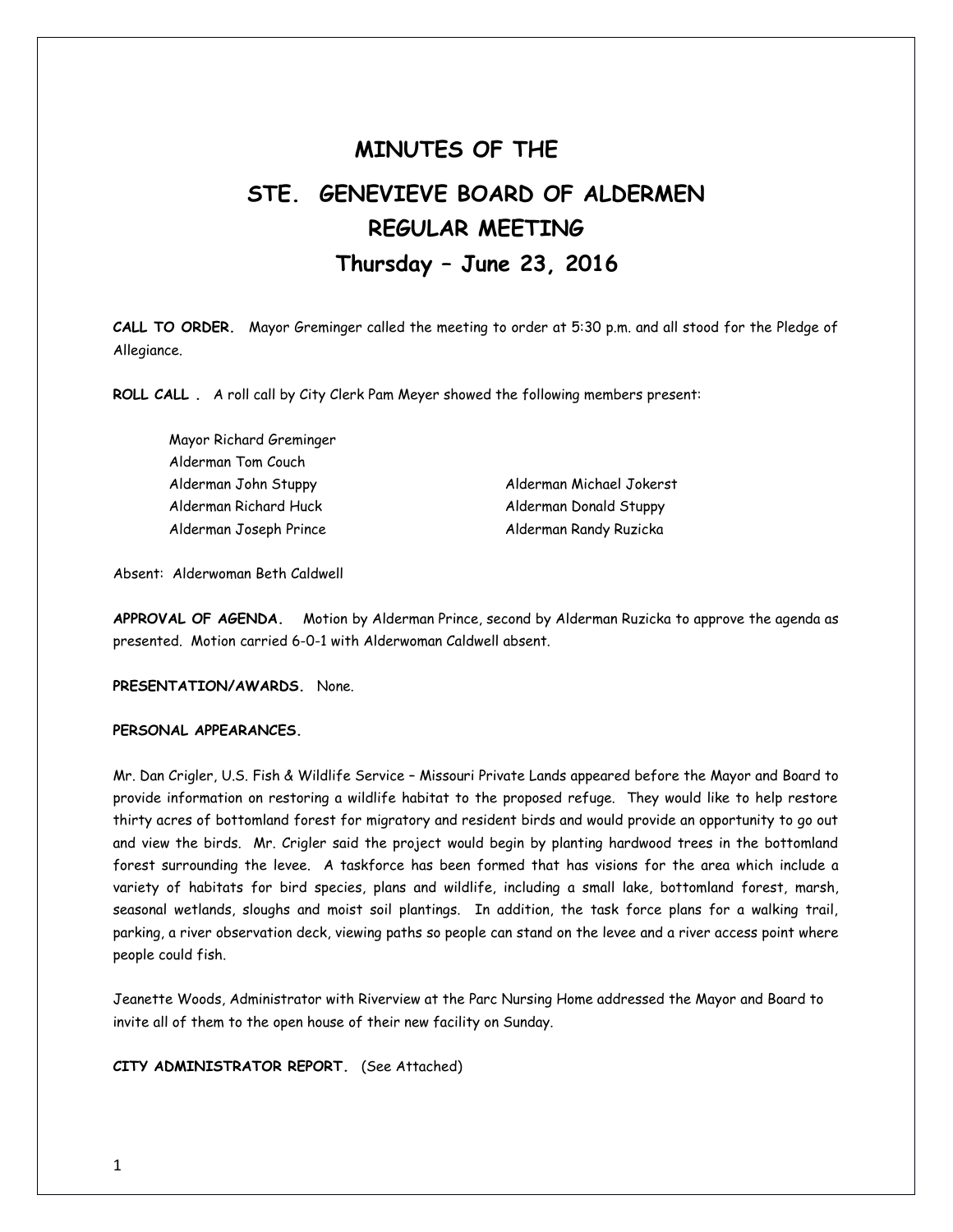#### **STAFF REPORTS.**

Kenny Steiger – Fire Chief (See Attached)

Steve Wilson – Alliance Water Resources (See Attached)

Carla Bullock – Community Development Director (See Attached Report) Ms. Bullock reported of an ongoing nuisance located at 42 S. Main Street. Ms. Bullock reported that she has been trying to contact the owner of the property since March. The building has been declared unfit for human habitation last year because of no running water. There has been an ongoing problem at this residence since 2007. Ms. B ullock is requesting permission to move forward with the abatement, which was granted.

Sandra Cabot – Tourism Director (See Attached)

# **CONSENT AGENDA.**

**Minutes – Board of Aldermen – Regular Meeting – June 9, 2016.** A motion by Alderman Ruzicka, second by Alderman D. Stuppy to approve the minutes of the regular Board of Aldermen meeting from June 9, 2016. Motion carried 7-0-1 with Alderwoman Caldwell absent.

**Minutes – Board of Aldermen – Work Session Closed – June 9, 2016.** A motion by Alderman Jokerst, second by Alderman Prince to approve the minutes of the Closed Work Session from June 9, 2016. Motion carried 7-0-1 with Alderwoman Caldwell absent.

**Financial Report – May 2016.** A motion by Alderman Prince, second by Alderman D. Stuppy to approve the financial report from May 2016. Motion carried 7-0-1 with Alderwoman Caldwell absent.

**RESOLUTION 2016-24. A RESOLUTION WITH RESPECT TO THE ANNEXTION OF A CERTAIN UNINCORPORATED AREA.** A motion by Alderman Jokerst, second by Alderman D. Stuppy to approve Resolution 2016-24 approving annexation. Motion carried 7-0-1 with Alderwoman Caldwell absent.

**RESOLUTION 2016-25. A RESOLUTION AUTHORIZING THE CITY OF STE. GENEVIEVE TO APPLY FOR A GRANT TO IMPLEMENT A PLANTING PROGRAM IN THE LEVEE AREA.** A motion by Alderman D. Stuppy, second by Alderman Prince to approve Resolution 2016-25 authorizing the application of a grant. Motion carried 7-0-1 with Alderwoman Caldwell absent.

## **OLD BUSINESS.**

**BILL NO. 4107. AN ORDINANCE OF THE CITY OF STE. GENEVIEVE, MISSOURI, TO ESTABLISH A PROCEDURE TO DISCLOSE POTENTIAL CONFLICTS OF INTEREST AND SUBSTANTIAL INTERESTS FOR CERTAIN OFFICIALS. 2 READING.** A motion by Alderman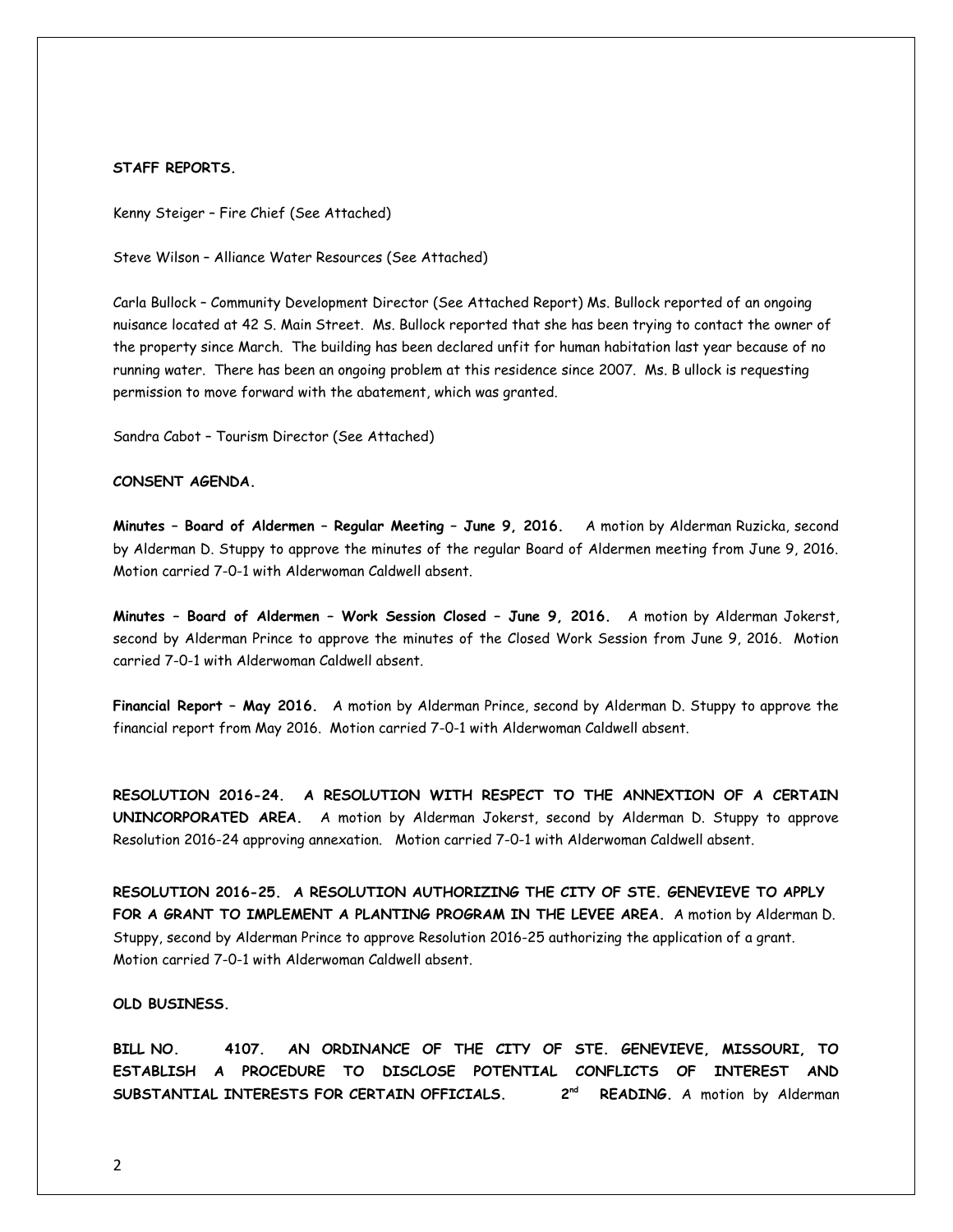Prince, second by Alderman D. Stuppy, Bill No. 4107 was placed on its second reading, read by title only, considered and passed by a roll call vote as follows: Ayes: Alderman Prince, Alderman Huck, Alderman Ruzicka, Alderman Jokerst, Alderman D. Stuppy, Alderman J. Stuppy and Alderman Couch. Nayes: None Absent: Alderwoman Caldwell. Motion carried 7-0-1. Thereupon Bill No. 4107 was declared Ordinance No. 4043 signed by the Mayor and attested by the City Clerk.

**BILL NO. 4108. AN ORDINANCE AMENDING THE CITY OF STE. GENEVIEVE CODE OF ORDINANCES CHAPTER 405: ZONING REGULATIONS; ARTICLE V SUPPLEMENTARY AND SPECIAL USES AND REGULATIONS; SECTION 405.200 "SPECIAL USE REGULATONS". 2nd READING.** A motion by Alderman Prince, second by Alderman D. Stuppy, Bill No. 4108 was placed on its second reading, read by title only, considered and passed by a roll call vote as follows: Ayes: Alderman Prince, Alderman Huck, Alderman Ruzicka, Alderman Jokerst, Alderman D. Stuppy, Alderman J. Stuppy and Alderman Couch. Nayes: None Absent: Alderwoman Caldwell. Motion carried 7-0-1. Thereupon Bill No. 4108 was declared Ordinance No. 4044 signed by the Mayor and attested by the City Clerk.

**BILL NO. 4109. AN ORDINANCE OF THE CITY OF STE. GENEVIEVE, MISSOURI, AUTHORIZING A "NO PARKING" RESTRICTION ON THE SOUTH SIDE OF MERCHANT STREET BETWEEN SECOND STREET AND MAIN STREET. 2nd READING.** A motion by Alderman Jokerst, second by Alderman Ruzicka, Bill No. 4109 was placed on its second reading, read by title only, considered and passed by a roll call vote as follows: Ayes: Alderman Prince, Alderman Huck, Alderman Ruzicka, Alderman Jokerst, Alderman D. Stuppy, Alderman J. Stuppy and Alderman Couch. Nayes: None Absent: Alderwoman Caldwell. Motion carried 7-0-1. Thereupon Bill No. 41079 was declared Ordinance No. 4045 signed by the Mayor and attested by the City Clerk.

**NEW BUSINESS.** None.

## **PUBLIC COMMENTS.**

Ms. Kara Bert with Downtown Renewal updated the Mayor and Board with happenings and up comings.

#### **ANY OTHER BUSINESS.**

**Jenn Robbins represented by Missy Fallert, Realtor is appealing the decision by the Ste. Genevieve Heritage Commission for placement of vinyl windows on the property located at 647 Laporte Street.** At this time Carla Bullock, Community Development Director presented the Mayor and Board with evidence regarding the property located at 647 Laporte Street. A proposed new owner would like to install vinyl windows to replace the old ones to become more energy efficient and cost effective. The Heritage Commsision denied the request 3-1 and the decision is being appealed and before the Board of Aldermen. After some discussion, a motion by Alderman J. Stuppy, second by Alderman Prince to approve the placement of the new windows at 647 Laporte but is asking that the old windows be put into storage for possible future use. Motion carried 7-0-1 with Alderwoman Caldwell absent.

**Ste. Genevieve Legion is requesting a temporary liquor license for the Jour de Fete, August 13 & 14, 2016.** A motion by Alderman Prince, second by Alderman J. Stuppy to approve the temporary liquor license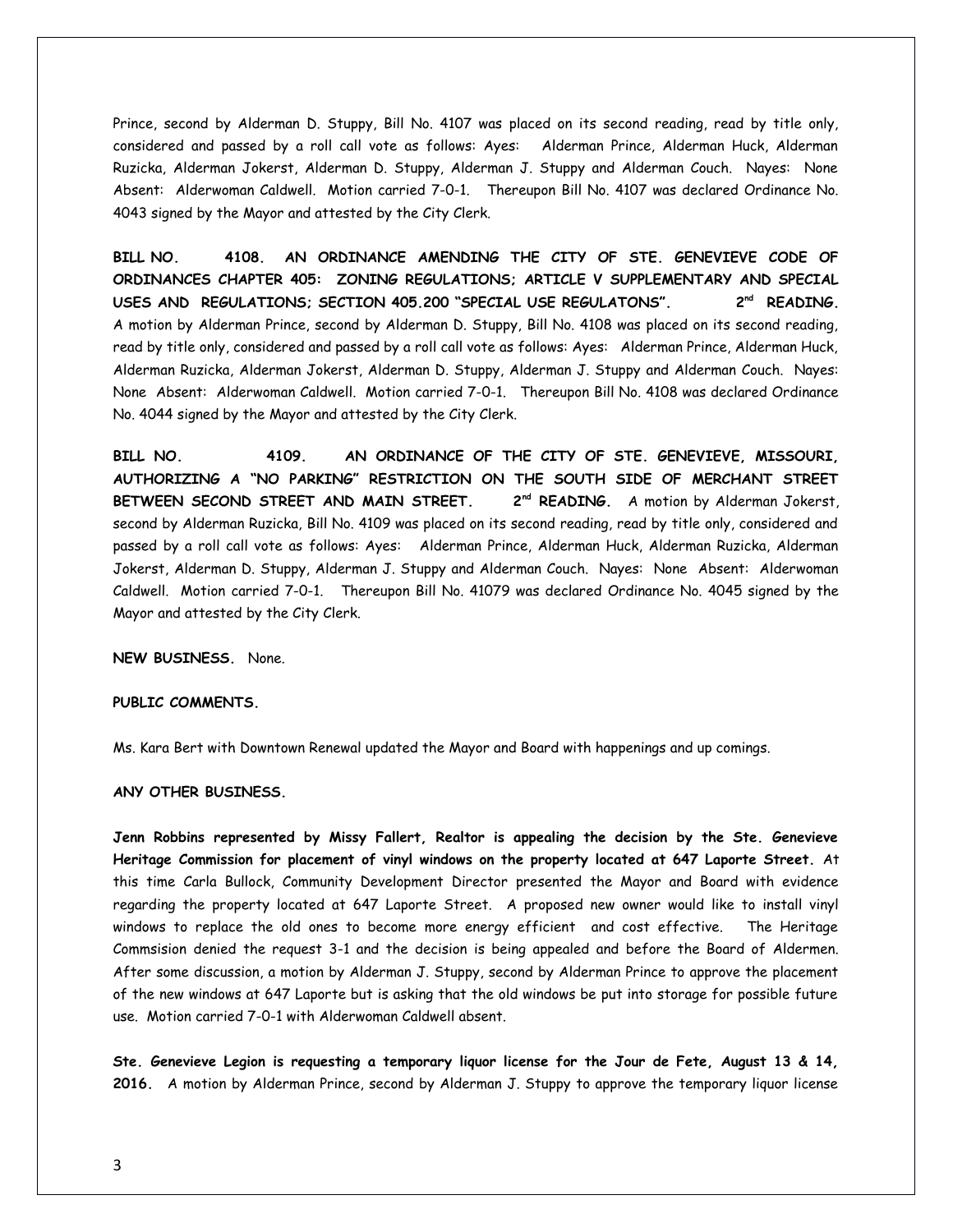request for Ste. Genevieve Legion for Jour De Fete August 13 & 14, 2016. Motion carried 7-0-1 with Alderwoman Caldwell absent.

**Ste. Genevieve Lions Club is requesting a temporary liquor license for the Jour de Fete, August13 & 14, 2016.** A motion by Alderman D. Stuppy, second by Alderman Prince to approve the temporary liquor license request for Ste. Genevieve Lion's Club for Jour De Fete August 13 & 14, 2016. Motion carried 7-0-1 with Alderwoman Caldwell absent.

**Ste. Genevieve Knights of Columbus is requesting a temporary liquor license for the Jour de Fete, August13 & 14, 2016.** A motion by Alderman Ruzicka, second by Alderman Prince to approve the temporary liquor license request for Ste. Genevieve Knights of Columbus for Jour De Fete August 13 & 14, 2016. Motion carried 7-0-1 with Alderwoman Caldwell absent.

**Approval of the 2016-17 annual liquor license renewals:** 

| El San Felipe Mexican Grill | The Anvil Saloon                       | Café Genevieve         |
|-----------------------------|----------------------------------------|------------------------|
| 634 Ste. Gen. Drive         | 46 S. Third Street                     | 950 Ste, Gen, Drive    |
| Old Brick Restaurant        | The Orris/Sirros Show Me Shop          |                        |
| 90 S. Third Street          | 265 Merchant Street 10 S. Main Street  |                        |
|                             |                                        |                        |
| Inn Ste, Gemme Beauvais     | The Point                              | Ste. Gen. Winery       |
| 8 N. Main Street            | 797 Ste, Gen, Dr.                      | 245 Merchant Street    |
| Dollar General              | Country Mart                           | Save-A-Lot             |
| 21840 Hwy 32                | 180 Plaza Drive                        | 11306 Save A Lot Drive |
| <b>Oberle Meats</b>         | Casey's General Store Rhodes 101 Stops |                        |
| 21529 Hwy 32                | 21998 State Hwy 32 598 Ste. Gen. Drive |                        |
| C-Barn                      | Week's Diner                           | Sajakary's Speakeasy   |
| 599 Ste Gen Drive           | 710 Ste. Gen. Drive                    | 10 S. Third Street     |
| Ste, Genevieve Parish       |                                        |                        |
|                             | Chaumette, Inc.                        | Chaumette, Inc.        |
| 20 N. Fourth Street         | 9 N. Main Street                       | 351 St. Marys Road     |

A motion by Alderman Huck, second by Alderman Ruzicka to approve all annual liquor license's listed above. Motion carried 7-0-1 with Alderwoman Caldwell absent.

**MAYOR BOARD OF ALDERMEN COMMUNICATION**.